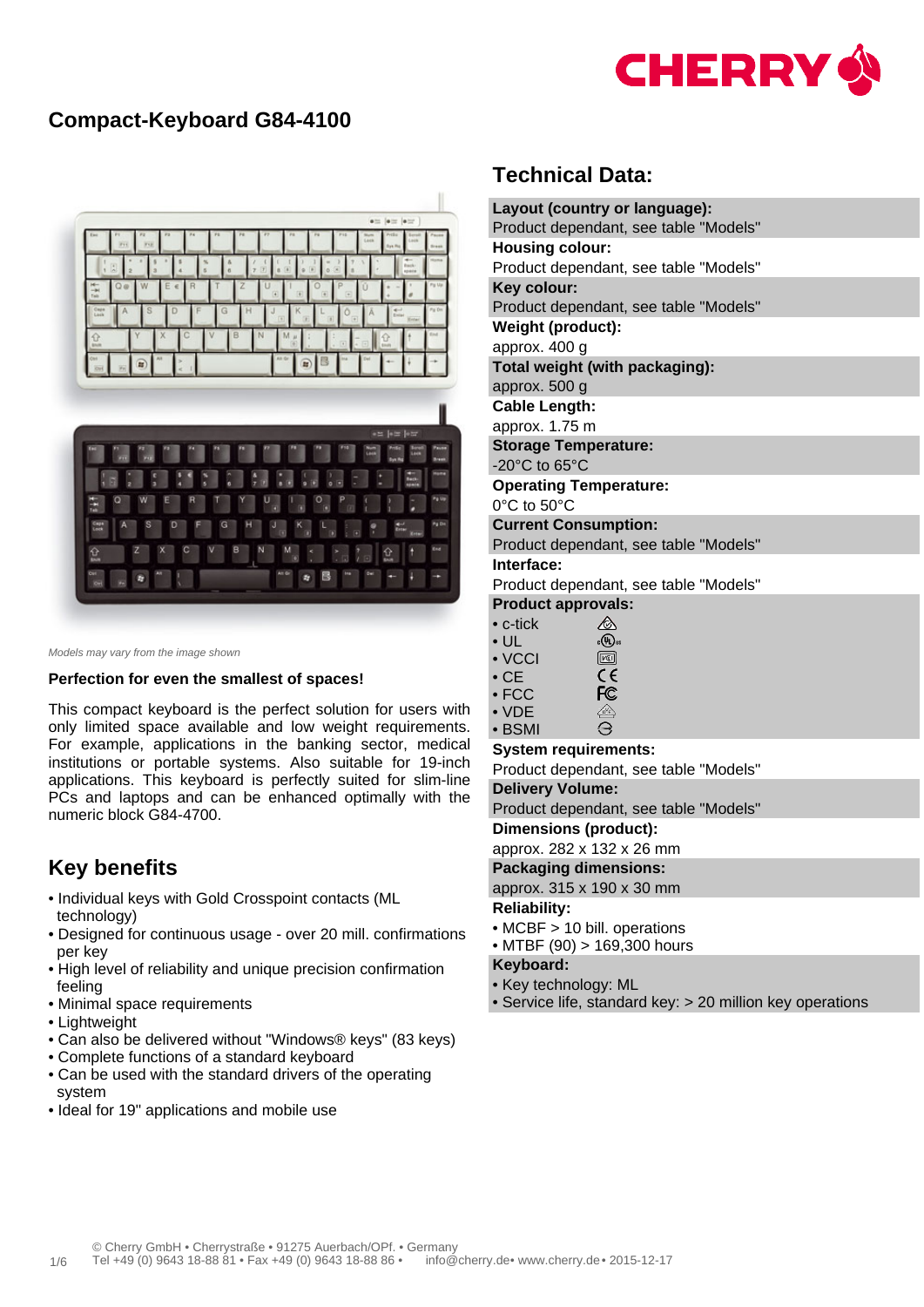



- Inscription technology: Laser
- Inscription layout: Standard

• Number of Keys: Product dependant, see table "Models"

### **Packaging Unit:**

- Number of products in the master package: 42
- Number of master packages per pallet: 8
- **Warranty:**
- 2 years

Errors, technical changes and delivery possibilities excepted. Technical information refers only to the specifications of the products. Features may differ from the information provided.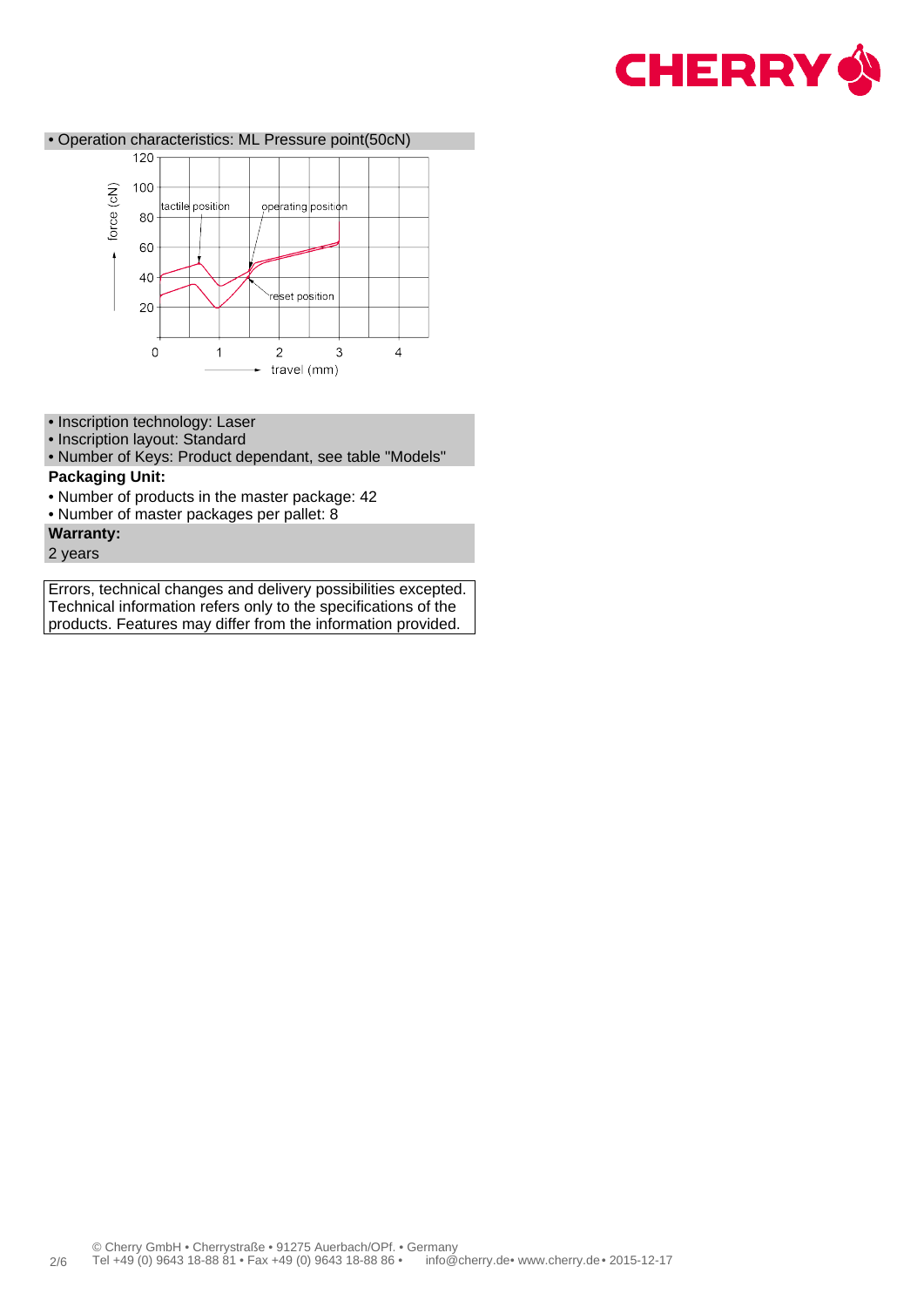### **Models:**

(possible country/layout versions, others available on request)

|                 | <b>Product name</b>       | Order number    | Layout (country or<br>language) | Housing colour Key colour |            | <b>Current Consumption</b> | Interface                 | <b>System requirements</b> | <b>Delivery Volume</b>                                                               | <b>Number of Keys</b> |
|-----------------|---------------------------|-----------------|---------------------------------|---------------------------|------------|----------------------------|---------------------------|----------------------------|--------------------------------------------------------------------------------------|-----------------------|
|                 | Compact-Keyboard G84-4100 | G84-4100LCADE-0 | Germany                         | light grey                | light grey | typ. 16 mA                 | USB (PS/2 via<br>adapter) | USB or PS/2 connection     | Adapter (USB socket 83<br>on PS/2 plug),<br>Operating instructions<br>in hard copy   |                       |
| $\overline{2}$  | Compact-Keyboard G84-4100 | G84-4100LCADE-2 | Germany                         | black                     | black      | typ. 16 mA                 | USB (PS/2 via<br>adapter) | USB or PS/2 connection     | Adapter (USB socket<br>on PS/2 plug),<br>Operating instructions<br>in hard copy      | 83                    |
| $ 3\rangle$     | Compact-Keyboard G84-4100 | G84-4100LCAES-0 | Spain                           | light grey                | light grey | typ. 16 mA                 | USB (PS/2 via<br>adapter) | USB or PS/2 connection     | Adapter (USB socket<br>on PS/2 plug),<br>Operating instructions<br>in hard copy      | 83                    |
| $\vert 4 \vert$ | Compact-Keyboard G84-4100 | G84-4100LCAFR-0 | France                          | light grey                | light grey | typ. 16 mA                 | USB (PS/2 via<br>adapter) | USB or PS/2 connection     | Adapter (USB socket<br>on PS/2 plug),<br>Operating instructions<br>in hard copy      | 83                    |
| $\overline{5}$  | Compact-Keyboard G84-4100 | G84-4100LCAFR-2 | France                          | black                     | black      | typ. 16 mA                 | USB (PS/2 via<br>adapter) | USB or PS/2 connection     | Adapter (USB socket<br>on PS/2 plug),<br>Operating instructions<br>in hard copy      | 83                    |
| $6\overline{6}$ | Compact-Keyboard G84-4100 | G84-4100LCAGB-0 | UK.                             | light grey                | light grey | typ. 16 mA                 | USB (PS/2 via<br>adapter) | USB or PS/2 connection     | Adapter (USB socket<br>on PS/2 plug),<br>Operating instructions<br>in hard copy      | 83                    |
| $\overline{7}$  | Compact-Keyboard G84-4100 | G84-4100LCAGB-2 | UK                              | black                     | black      | typ. 16 mA                 | USB (PS/2 via<br>adapter) | USB or PS/2 connection     | Adapter (USB socket<br>on PS/2 plug),<br>Operating instructions<br>in hard copy      | $ 83\rangle$          |
| $\boxed{8}$     | Compact-Keyboard G84-4100 | G84-4100LCAUS-0 | <b>US English</b>               | light grey                | light grey | typ. 16 mA                 | USB (PS/2 via<br>adapter) | USB or PS/2 connection     | Adapter (USB socket<br>on PS/2 plug),<br>Operating instructions<br>in hard copy      | 83                    |
| 9               | Compact-Keyboard G84-4100 | G84-4100LCAUS-2 | <b>US English</b>               | black                     | black      | typ. 16 mA                 | USB (PS/2 via<br>adapter) | USB or PS/2 connection     | Adapter (USB socket   83<br>on PS/2 plug),<br>Operating instructions<br>in hard copy |                       |
| 10              | Compact-Keyboard G84-4100 | G84-4100LCMBE-0 | Belgium                         | light grey                | light grey | typ. 16 mA                 | USB (PS/2 via<br>adapter) | USB or PS/2 connection     | Adapter (USB socket   86<br>on PS/2 plug),<br>Operating instructions<br>in hard copy |                       |
| 11              | Compact-Keyboard G84-4100 | G84-4100LCMBE-2 | Belgium                         | black                     | black      | typ. 16 mA                 | USB (PS/2 via<br>adapter) | USB or PS/2 connection     | Adapter (USB socket 86<br>on PS/2 plug),<br>Operating instructions<br>in hard copy   |                       |

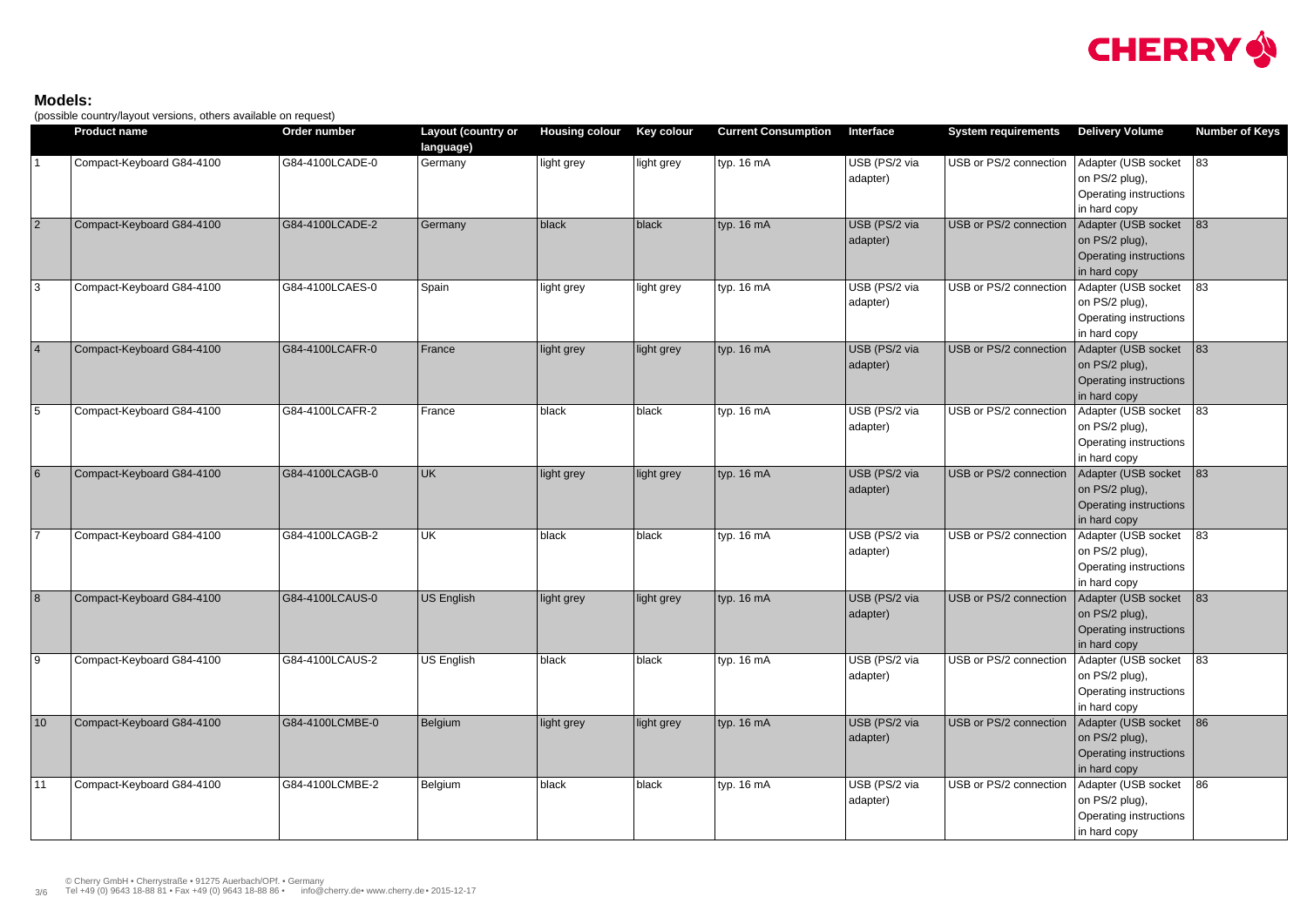|                 | <b>Product name</b>       | Order number    | <b>Layout (country or</b><br>language)    | <b>Housing colour</b> | <b>Key colour</b> | <b>Current Consumption</b> | Interface                 | <b>System requirements</b> | <b>Delivery Volume</b>                                                               | <b>Number of Keys</b> |
|-----------------|---------------------------|-----------------|-------------------------------------------|-----------------------|-------------------|----------------------------|---------------------------|----------------------------|--------------------------------------------------------------------------------------|-----------------------|
| 12              | Compact-Keyboard G84-4100 | G84-4100LCMCD-2 | Canada                                    | black                 | $ $ black         | typ. 16 mA                 | USB (PS/2 via<br>adapter) | USB or PS/2 connection     | Adapter (USB socket 86<br>on PS/2 plug),<br>Operating instructions<br>in hard copy   |                       |
| 13              | Compact-Keyboard G84-4100 | G84-4100LCMCH-0 | Switzerland                               | light grey            | light grey        | typ. 16 mA                 | USB (PS/2 via<br>adapter) | USB or PS/2 connection     | Adapter (USB socket<br>on PS/2 plug),<br>Operating instructions<br>in hard copy      | 86                    |
| 14              | Compact-Keyboard G84-4100 | G84-4100LCMCH-2 | Switzerland                               | black                 | black             | typ. 16 mA                 | USB (PS/2 via<br>adapter) | USB or PS/2 connection     | Adapter (USB socket<br>on PS/2 plug),<br>Operating instructions<br>in hard copy      | 86                    |
| 15              | Compact-Keyboard G84-4100 | G84-4100LCMDE-0 | Germany                                   | light grey            | light grey        | typ. 16 mA                 | USB (PS/2 via<br>adapter) | USB or PS/2 connection     | Adapter (USB socket<br>on PS/2 plug),<br>Operating instructions<br>in hard copy      | 86                    |
| 16              | Compact-Keyboard G84-4100 | G84-4100LCMDE-2 | Germany                                   | black                 | $ $ black         | typ. 16 mA                 | USB (PS/2 via<br>adapter) | USB or PS/2 connection     | Adapter (USB socket<br>on PS/2 plug),<br>Operating instructions<br>in hard copy      | 86                    |
| 17              | Compact-Keyboard G84-4100 | G84-4100LCMES-0 | Spain                                     | light grey            | light grey        | typ. 16 mA                 | USB (PS/2 via<br>adapter) | USB or PS/2 connection     | Adapter (USB socket<br>on PS/2 plug),<br>Operating instructions<br>in hard copy      | 86                    |
| 18              | Compact-Keyboard G84-4100 | G84-4100LCMES-2 | Spain                                     | black                 | $ $ black         | typ. 16 mA                 | USB (PS/2 via<br>adapter) | USB or PS/2 connection     | Adapter (USB socket<br>on PS/2 plug),<br>Operating instructions<br>in hard copy      | 86                    |
| 19              | Compact-Keyboard G84-4100 | G84-4100LCMEU-0 | US English with EURO light grey<br>symbol |                       | light grey        | typ. 16 mA                 | USB (PS/2 via<br>adapter) | USB or PS/2 connection     | Adapter (USB socket   86<br>on PS/2 plug),<br>Operating instructions<br>in hard copy |                       |
| 20              | Compact-Keyboard G84-4100 | G84-4100LCMEU-2 | US English with EURO   black<br>symbol    |                       | $ $ black         | typ. 16 mA                 | USB (PS/2 via<br>adapter) | USB or PS/2 connection     | Adapter (USB socket   86<br>on PS/2 plug),<br>Operating instructions<br>in hard copy |                       |
| 21              | Compact-Keyboard G84-4100 | G84-4100LCMFR-0 | France                                    | light grey            | light grey        | typ. 16 mA                 | USB (PS/2 via<br>adapter) | USB or PS/2 connection     | Adapter (USB socket   86<br>on PS/2 plug),<br>Operating instructions<br>in hard copy |                       |
| $\overline{22}$ | Compact-Keyboard G84-4100 | G84-4100LCMFR-2 | France                                    | black                 | $ $ black         | typ. 16 mA                 | USB (PS/2 via<br>adapter) | USB or PS/2 connection     | Adapter (USB socket   86<br>on PS/2 plug),<br>Operating instructions<br>in hard copy |                       |

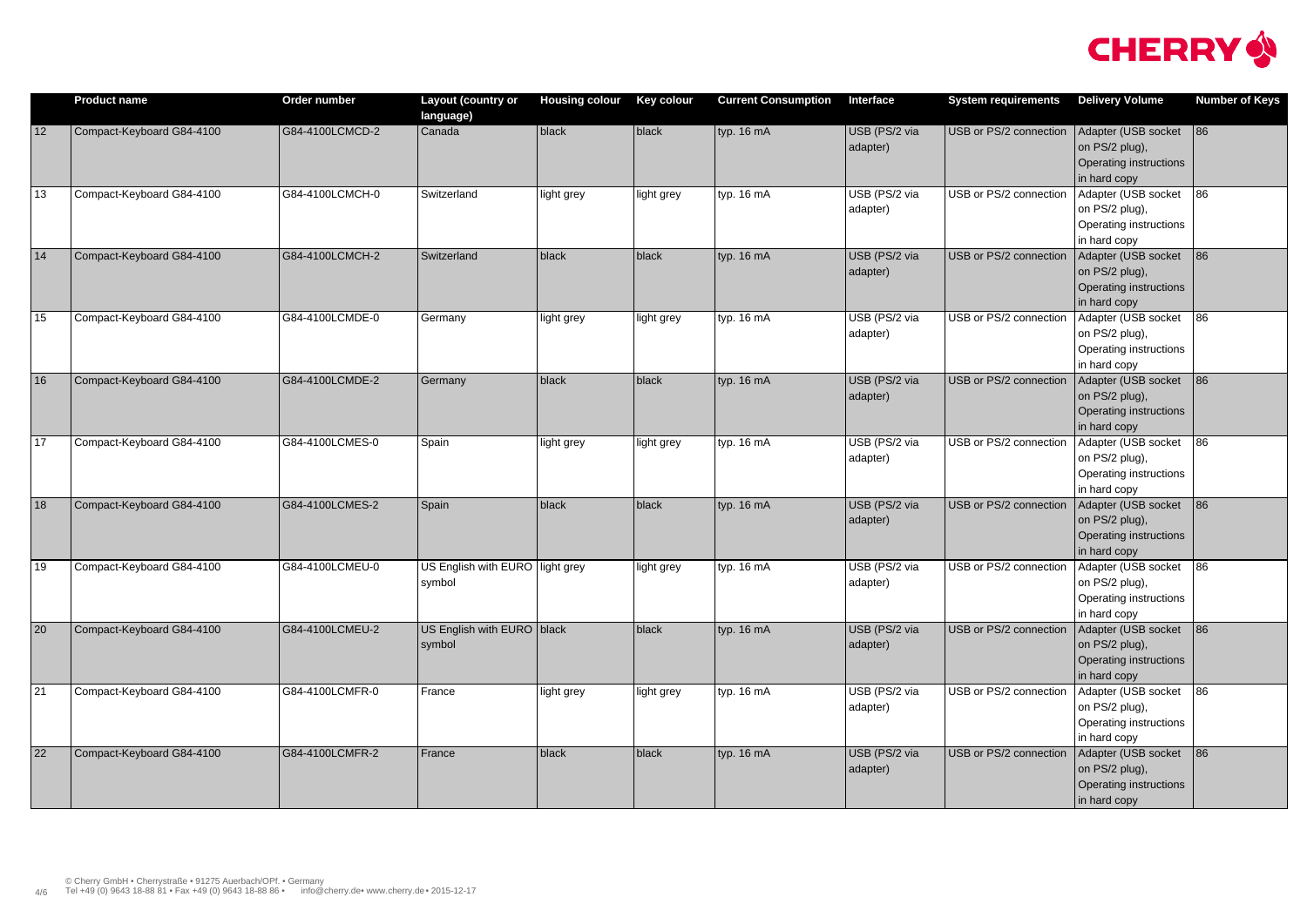|                 | <b>Product name</b>       | Order number    | <b>Layout (country or</b><br>language) | <b>Housing colour</b> | <b>Key colour</b> | <b>Current Consumption</b> | Interface                 | <b>System requirements</b> | <b>Delivery Volume</b>                                                               | <b>Number of Keys</b> |
|-----------------|---------------------------|-----------------|----------------------------------------|-----------------------|-------------------|----------------------------|---------------------------|----------------------------|--------------------------------------------------------------------------------------|-----------------------|
| 23              | Compact-Keyboard G84-4100 | G84-4100LCMGB-0 | UK                                     | light grey            | light grey        | typ. 16 mA                 | USB (PS/2 via<br>adapter) | USB or PS/2 connection     | Adapter (USB socket   86<br>on PS/2 plug),<br>Operating instructions<br>in hard copy |                       |
| 24              | Compact-Keyboard G84-4100 | G84-4100LCMGB-2 | UK                                     | black                 | black             | typ. 16 mA                 | USB (PS/2 via<br>adapter) | USB or PS/2 connection     | Adapter (USB socket<br>on PS/2 plug),<br>Operating instructions<br>in hard copy      | 86                    |
| 25              | Compact-Keyboard G84-4100 | G84-4100LCMIT-0 | Italy                                  | light grey            | light grey        | typ. 16 mA                 | USB (PS/2 via<br>adapter) | USB or PS/2 connection     | Adapter (USB socket<br>on PS/2 plug),<br>Operating instructions<br>in hard copy      | 86                    |
| 26              | Compact-Keyboard G84-4100 | G84-4100LCMIT-2 | <b>Italy</b>                           | black                 | black             | typ. 16 mA                 | USB (PS/2 via<br>adapter) | USB or PS/2 connection     | Adapter (USB socket<br>on PS/2 plug),<br>Operating instructions<br>in hard copy      | 86                    |
| $\overline{27}$ | Compact-Keyboard G84-4100 | G84-4100LCMPN-0 | Pan-Nordic                             | light grey            | light grey        | typ. 16 mA                 | USB (PS/2 via<br>adapter) | USB or PS/2 connection     | Adapter (USB socket<br>on PS/2 plug),<br>Operating instructions<br>in hard copy      | 86                    |
| 28              | Compact-Keyboard G84-4100 | G84-4100LCMPN-2 | Pan-Nordic                             | black                 | black             | typ. 16 mA                 | USB (PS/2 via<br>adapter) | USB or PS/2 connection     | Adapter (USB socket<br>on PS/2 plug),<br>Operating instructions<br>in hard copy      | 86                    |
| 29              | Compact-Keyboard G84-4100 | G84-4100LCMPO-0 | Portugal                               | light grey            | light grey        | typ. 16 mA                 | USB (PS/2 via<br>adapter) | USB or PS/2 connection     | Adapter (USB socket<br>on PS/2 plug),<br>Operating instructions<br>in hard copy      | 86                    |
| 30              | Compact-Keyboard G84-4100 | G84-4100LCMPO-2 | Portugal                               | black                 | black             | typ. 16 mA                 | USB (PS/2 via<br>adapter) | USB or PS/2 connection     | Adapter (USB socket<br>on PS/2 plug),<br>Operating instructions<br>in hard copy      | 86                    |
| 31              | Compact-Keyboard G84-4100 | G84-4100LCMRB-0 | English (US) / Cyrillic                | light grey            | light grey        | typ. 16 mA                 | USB (PS/2 via<br>adapter) | USB or PS/2 connection     | Adapter (USB socket 86<br>on PS/2 plug),<br>Operating instructions<br>in hard copy   |                       |
| 32              | Compact-Keyboard G84-4100 | G84-4100LCMRB-2 | English (US) / Cyrillic                | black                 | $ $ black         | typ. 16 mA                 | USB (PS/2 via<br>adapter) | USB or PS/2 connection     | Adapter (USB socket   86<br>on PS/2 plug),<br>Operating instructions<br>in hard copy |                       |
| 33              | Compact-Keyboard G84-4100 | G84-4100LCMUS-0 | <b>US English</b>                      | light grey            | light grey        | typ. 16 mA                 | USB (PS/2 via<br>adapter) | USB or PS/2 connection     | Adapter (USB socket<br>on PS/2 plug),<br>Operating instructions<br>in hard copy      | 86                    |